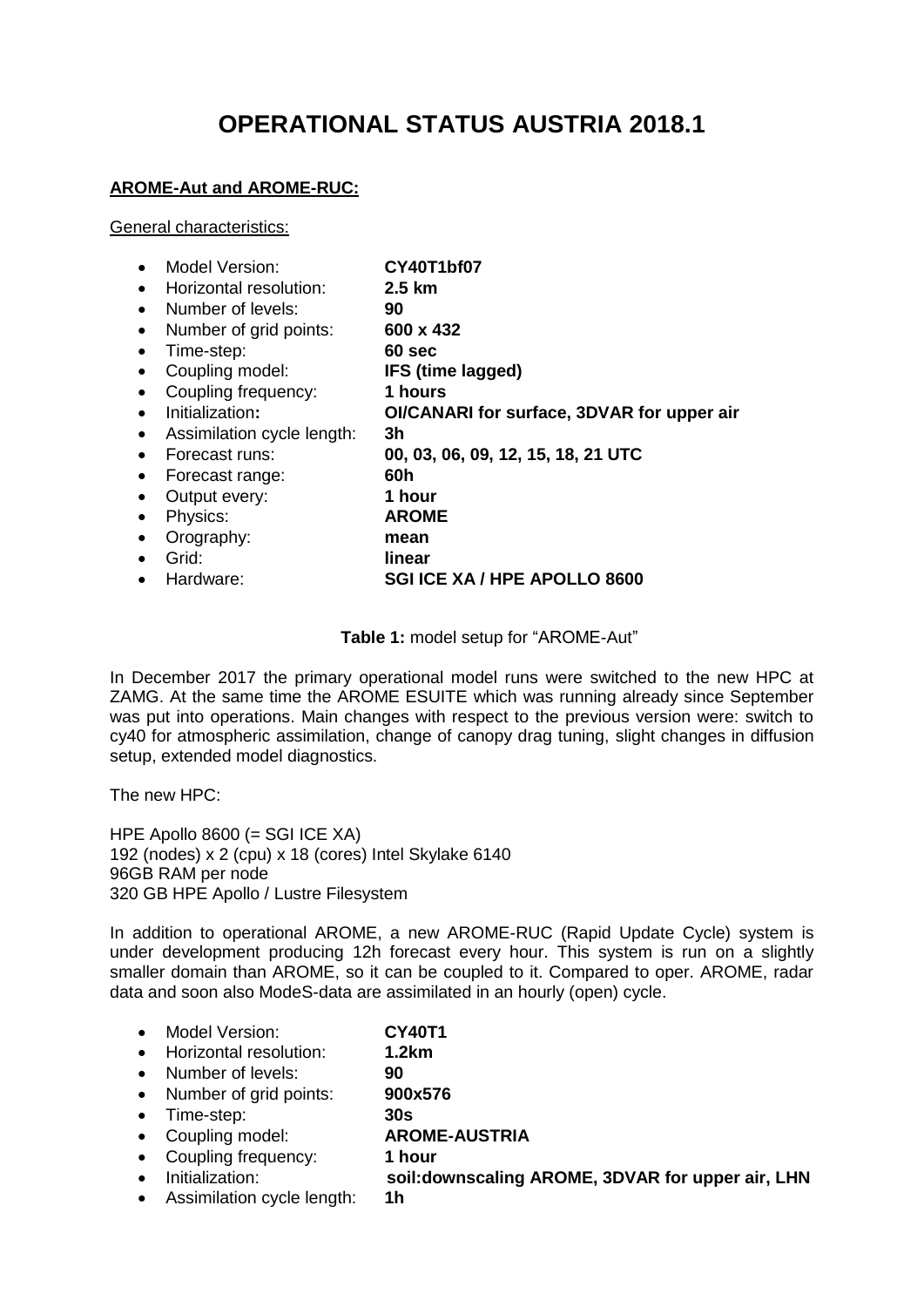- Forecast runs: **every hour**
- Forecast range: **12h**
- Output every: **1 hour / (15min for selected parameters)**
- Physics: **AROME**
- Orography: **mean SRTM**
- Grid: **linear**
- Hardware: **SGI ICE XA / HPE APOLLO 8600**

**Table 2:** model setup for "AROME-RUC"

## **ALARO5-Aut:**

#### General characteristics:

| Model Version:         | <b>CY40T1bf07</b>                        |
|------------------------|------------------------------------------|
| Horizontal resolution: | 4.8 km                                   |
| Number of levels:      | 60                                       |
| Number of grid points: | 600 x 540                                |
| Time-step:             | <b>180 sec</b>                           |
| Coupling model:        | IFS (time lagged)                        |
| Coupling frequency:    | 3 hours                                  |
| Initialization:        | OI/CANARI for surface, IFS for upper air |
| Forecast runs:         | 00, 06, 12, 18 UTC                       |
| Forecast range:        | 72h                                      |
| Output every:          | 1 hour                                   |
| Physics:               | <b>ALARO-0, SK scheme</b>                |
| Orography:             | mean                                     |
| Grid:                  | linear                                   |
| Hardware:              | <b>SGI ICE XA / HPE APOLLO 8600</b>      |
|                        |                                          |

## **Table 3:** Operational model setup for "ALARO5-AUSTRIA"

The operational ALARO setting has been upgrade to cy40t1bf07 version.

#### LBC retrieval/backup:

• IFS LBC files are fetched from ECMWF dissemination; Backup: ARPEGE LBC files via Internet from MF

## Archiving:

- ARPEGE and IFS LBC files (LACE domain) are archived for 00, 06, 12 and 18 UTC runs
- subset of operational GRIB files are archived

## **ALADIN-LAEF:**

#### General characteristics:

| Model Version: | CY36T1 |
|----------------|--------|
| Ensemble size: | 16+1   |